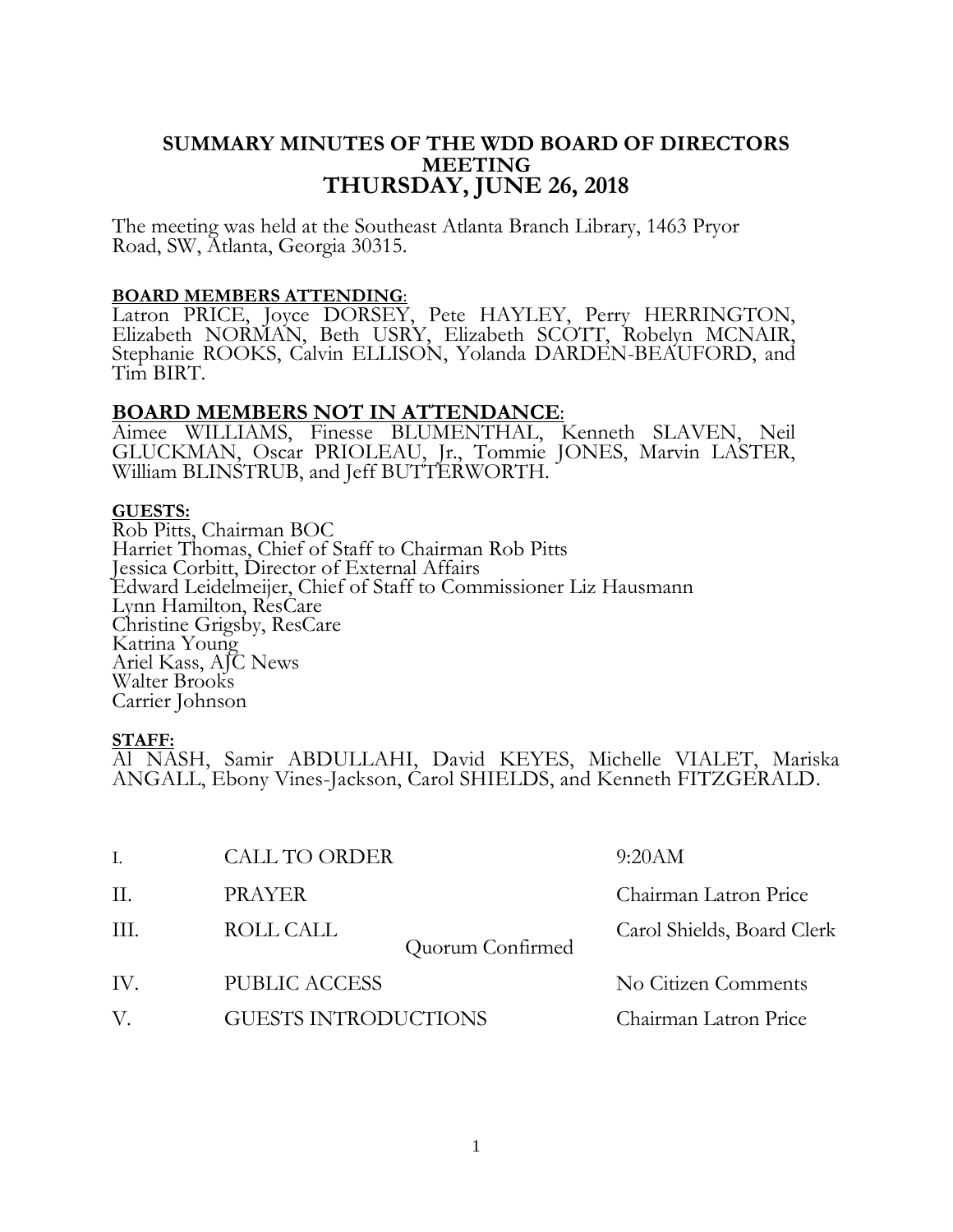### VI. **CONSENT AGENDA** Adopted by Majority Vote

Chairman Price asked for a motion to approve the agenda as submitted was made by Joyce Dorsey and properly seconded by Robelyn McNair and approved as presented by a majority vote with no opposes and no abstentions.

Executive and Regular Minutes

Chairman Price asked for a motion to approve the Executive Council meeting minutes and the April 26, 2018 regular meeting minutes as submitted was made by Pete Hayley and properly seconded by Calvin Ellison. There were no corrections and the vote was unanimously approved with no opposes and no abstentions.

Program Report Michelle Vialet (Report included in LWDB packet)

### VII. **FINANCIAL REPORT** Mariska Angall

(Report included in LWDB packet)

### VIII. **CHAIRPERSON'S REPORT** Latron Price, Chair

Motion to approve Taskforce Chairpersons for each Taskforce was presented.

A motion was made by Robelyn McNair to accept the recommendation for the Taskforce Chairs as presented and properly seconded by Yolanda Darden-Beauford. The Chairman moved to a vote. All were in favor. No opposes and no abstentions. The Motion carried accepting the committee Chair's as presented.

The Taskforce Chairpersons are as follows with a WDD Staff person assigned point of contact as follows:

#### **QUALITY ASSURANCE /ONE STOP-OPERATOR**

- Stephanie Rooks/Committee Chair
- David Keyes/Staff

#### **BOARD DEVELOPMENT AND VISIBILITY**

- Perry Herrington/Committee Chair
- Carol Shields/Staff

#### **YOUTH COUNCIL**

- Tim Birt/Committee Chair
- Michelle Vialet/Staff

#### **Board Chairman**

- Latron Price/Board Chair
- Samir Abdiullahi/Staff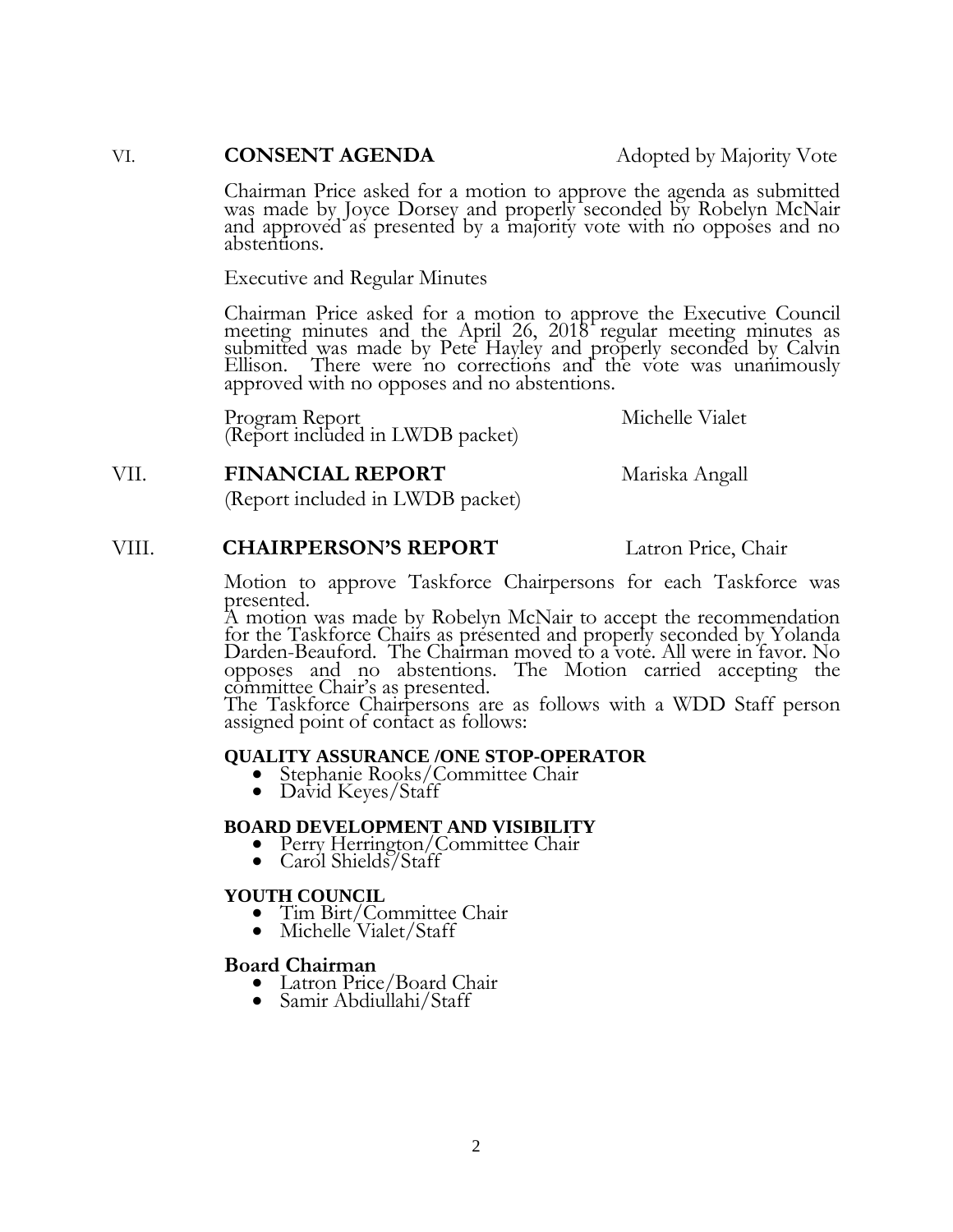## IX. **WIOA & LEGISLATIVE UPDATES** David Keyes

Introduce the One Stop Operator, IN THE DOOR, LLC, Director, One-Stop Operations, Robert Gordon

One Stop Operator to present certifications for Comprehensive (NFCC) & Affiliates (SFCC and Adamsville) centers to LWDB for approval.

Chairman Price made a motion to accept the certification for the three (3) centers to approve certification guidelines to LWDB for approval. The motion was made by Joyce Dorsey and properly seconded by Stephanie Rooks. All in favor. There were no opposes and no abstentions. The motion carried accepting the certification for the One Stop Operator.

Motion to approve the MOU for Affiliate Centers

Chairman Price asked for a vote to accept the motion to approve the MOU for Affiliate Centers. Motion to approve the MOU for Affiliate Centers was made by

Stephanie Rooks and properly seconded by Elizabeth Scott. All in favor. There were no opposes and no abstentions.

### X. **RESCARE WORKFORCE SERVICES** Samir Abdullahi

Introduction of ResCare Workforce Services

Motion to approve ResCare proposal for Workforce Services Chairman Price asked for a motion to accept ResCare contract as presented. The motion was made by Perry Herrington and properly seconded by Joyce Dorsey. Moved to vote as ResCare new provider. All in favor. There were no opposes and no abstentions.

### XI. **TASKFORCE REPORTS**

BOARD VISIBILTY & DEVELOPMENT Perry Herrington Board Member Recommendation

New Board Members - Approved

Tabled for Executive Session – Perry Herrington, Robelyn McNair, and Pete Hayley met after the board meeting. Since Katrina Young will not be at next board meeting, it was decided to bring Katrina Young on board at our October LWDB meeting. After review of resumes of both recommended board members, both were approved.